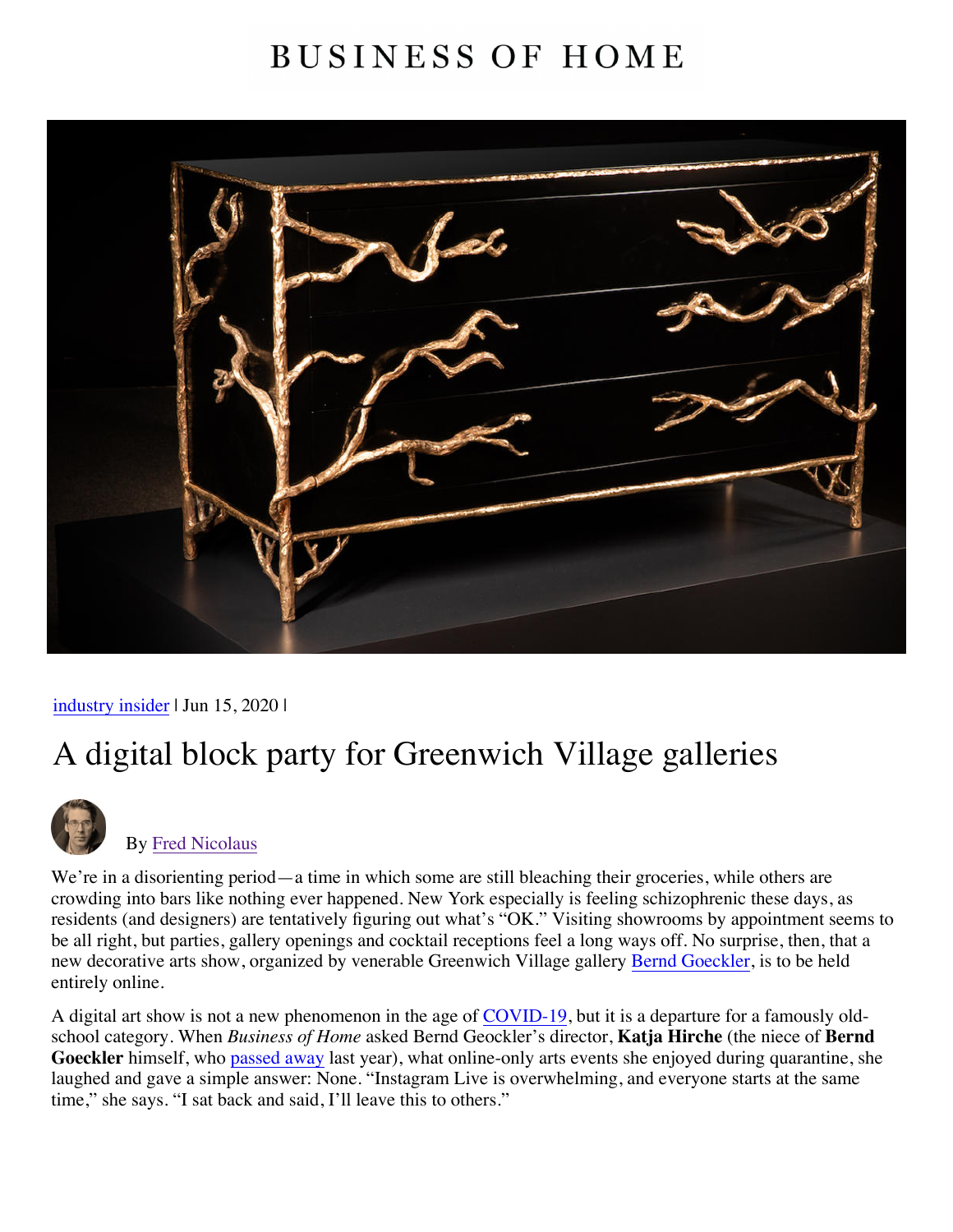

A 'light sculpture' by Niamh Barry, sold at Maison Gerard Courtesy of Maison Gerard

[The show, themed around bronze, will not debut on Instagram Live. Instead, pieces will be shown on Bernd](https://businessofhome.com/articles/1stdibs-surveyed-600-designers-here-are-the-changes-they-made) Goeckler's site in a digital "viewing room" developed specifically to showcase antiques and decorative furniture online. Hirche says she and the gallery's staff will supplement by taking individual videos and pictures for curious clients.

She began organizing the show earlier this year, before the pandemic exploded in New York, when family in Italy was issuing dire warnings about what was to come. The choice of bronze as a material started with the work of one of Bernd Goeckler's artisans, **Paula Swinnen**, who makes intricate bronze furniture constructed from lost wax casts of painstakingly assembled tree branches and twigs. "Once we had bronze as the inspiration, the rest fell into place quite easily," says Hirche.

Interestingly, she invited the competition along. Other antique and decorative arts dealers, most of whom are physical neighbors of Bernd Goeckler's gallery on 10th Street, will be joining the show, making it a kind of virtual block party. [Cristina Grajales Gallery](https://businessofhome.com/articles/designers-guide-to-miami-art-week), [The Future Perfect](https://businessofhome.com/articles/pier-1-files-for-bankruptcy-scandal-at-the-cooper-hewitt-museum-and-more), Hostler Burrows, Magen H Gallery, Maison Gerardand Galerie Régis Mathieu will all participate with bronze pieces of their own.